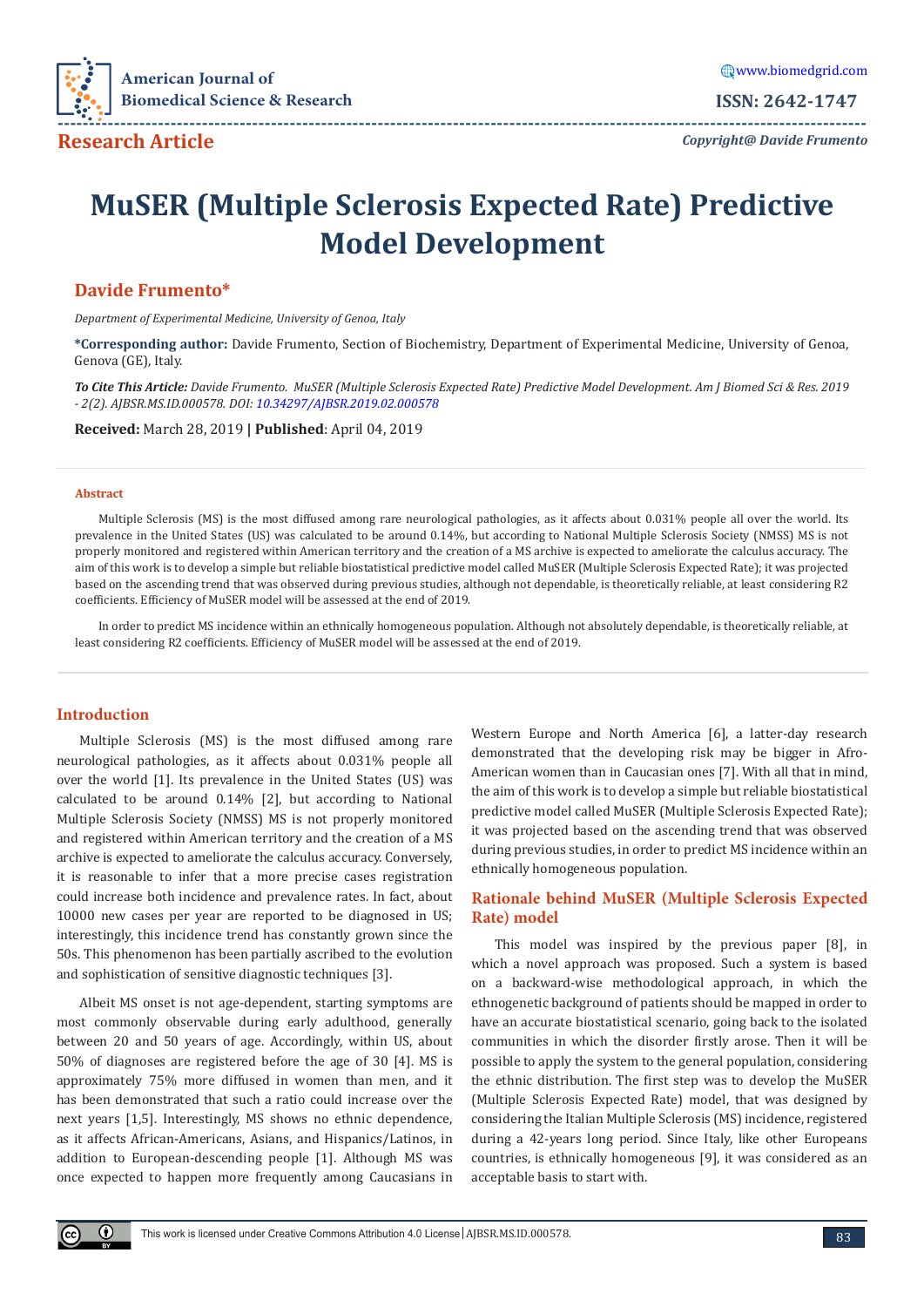## **Methods**

Italian MS annual incidence data relative, between 1965 and 2007 [10], were employed in order to build three Microsoft Excel dispersion graphs, differentiated by geographic area (Northern, Central and Southern Italy). After the insertion of tendency lines, the relative equations and R2 coefficients were calculated by the software. Then, since R2 theoretical accuracy coefficients were too low and non-reliable, outlier data were cancelled, both obtaining R2 factors higher than 0.90 and conserving a minimum n=5.

## **Results**

As it can be observed in Figure 1, the model is yet too inaccurate, having R2 values equals to 0.7369, 0.5615 and 0.5240, respectively. By eliminating outliers Figure 2, R2 factors increased to 0.9190, 0.9651 and 0.9287, respectively, reaching a theoretical accuracy higher than 90%. According to the implemented model, mean expected Multiple Sclerosis incidence per 100 000 people, for 2019, will be 10.78±2.24 (Table 1).



| Table 1: Expected Multiple Sclerosis incidence on 100000 individuals, calculated for 2019. |                         |          |                          |                            |          |                          |
|--------------------------------------------------------------------------------------------|-------------------------|----------|--------------------------|----------------------------|----------|--------------------------|
|                                                                                            | With outliers           |          |                          | Without<br>out<br>outliers |          |                          |
| Area                                                                                       | Incidence on 100<br>000 |          |                          | Incidence on 100<br>000    |          |                          |
|                                                                                            |                         | Accuracy | <b>SD</b>                |                            | Accuracy | <b>SD</b>                |
| Northern Italy                                                                             | 9.52                    | 73.69    | $\overline{\phantom{0}}$ | 9.3                        | 91.9     | $\overline{\phantom{a}}$ |
| Central Italy                                                                              | 10.19                   | 56.15    | $\overline{\phantom{0}}$ | 13.36                      | 96.51    | $\overline{\phantom{a}}$ |
| Southern Italy                                                                             | 9.31                    | 52.4     |                          | 9.68                       | 92.87    | $\overline{\phantom{a}}$ |
| Whole country                                                                              | 9.67                    | 60.75    | 0.46                     | 10.78                      | 93.76    | 2.24                     |

### **Conclusions**

It can be concluded MuSER (Multiple Sclerosis Expected Rate), although not dependable, is theoretically reliable, at least considering R2 coefficients. Efficiency of MuSER model will be assessed at the end of 2019.

#### **References**

- 1. National Multiple Sclerosis Society (2014) MS prevalence New York.
- 2. [The Multiple Sclerosis Coalition \(2014\) The use of disease-modifying](http://www.nationalmssociety.org/getmedia/5ca284d3-fc7c-4ba5-b005-ab537d495c3c/DMT_Consensus_MS_Coalition_color)  [therapies in multiple sclerosis- Principles and current evidence: A](http://www.nationalmssociety.org/getmedia/5ca284d3-fc7c-4ba5-b005-ab537d495c3c/DMT_Consensus_MS_Coalition_color)  [consensus paper. The Multiple Sclerosis Coalition](http://www.nationalmssociety.org/getmedia/5ca284d3-fc7c-4ba5-b005-ab537d495c3c/DMT_Consensus_MS_Coalition_color).
- 3. [Kalb R \(2012\) Multiple sclerosis: The questions you have, the answers](https://www.nationalmssociety.org/Programs-and-Services/Resources/The-Questions-You-Have%e2%80%94The-Answers-You-Need-(book)?page=1&orderby=3&order=asc)  [you need. Demos Medical Publishing, New York,](https://www.nationalmssociety.org/Programs-and-Services/Resources/The-Questions-You-Have%e2%80%94The-Answers-You-Need-(book)?page=1&orderby=3&order=asc) USA.
- 4. Fraser RT, Kraft GH, Ehde DM, Johnson KL (2006) The MS work-book: Living fully with multiple sclerosis. New Harbinger Publications, Oakland.
- 5. [Dunn SE, Steinman L \(2013\) The gender gap in multiple sclerosis:](https://www.ncbi.nlm.nih.gov/pubmed/23460044) [Intersection of science and society. JAMA Neurol 70\(5\): 634-635.](https://www.ncbi.nlm.nih.gov/pubmed/23460044)
- 6. [DeLuca J, Nocentini U \(2011\) Neurological, medical, and rehabilitative](https://www.ncbi.nlm.nih.gov/pubmed/22142753) [management in persons with multiple sclerosis. Neuro Rehabilitation](https://www.ncbi.nlm.nih.gov/pubmed/22142753) [29\(3\): 197-219.](https://www.ncbi.nlm.nih.gov/pubmed/22142753)
- 7. [Langer-Gould A, Brara SM, Beaber BE, Zhang JL \(2013\) Incidence of](https://www.ncbi.nlm.nih.gov/pubmed/23650231) [multiple sclerosis in multiple racial and ethnic groups. Neurology](https://www.ncbi.nlm.nih.gov/pubmed/23650231) [80\(19\): 1734-1739.](https://www.ncbi.nlm.nih.gov/pubmed/23650231)
- 8. Frumento D (2019) Sarcoglycanopathies: a novel predictive approach. GSL J Public Health Epidemiol 2: 112.